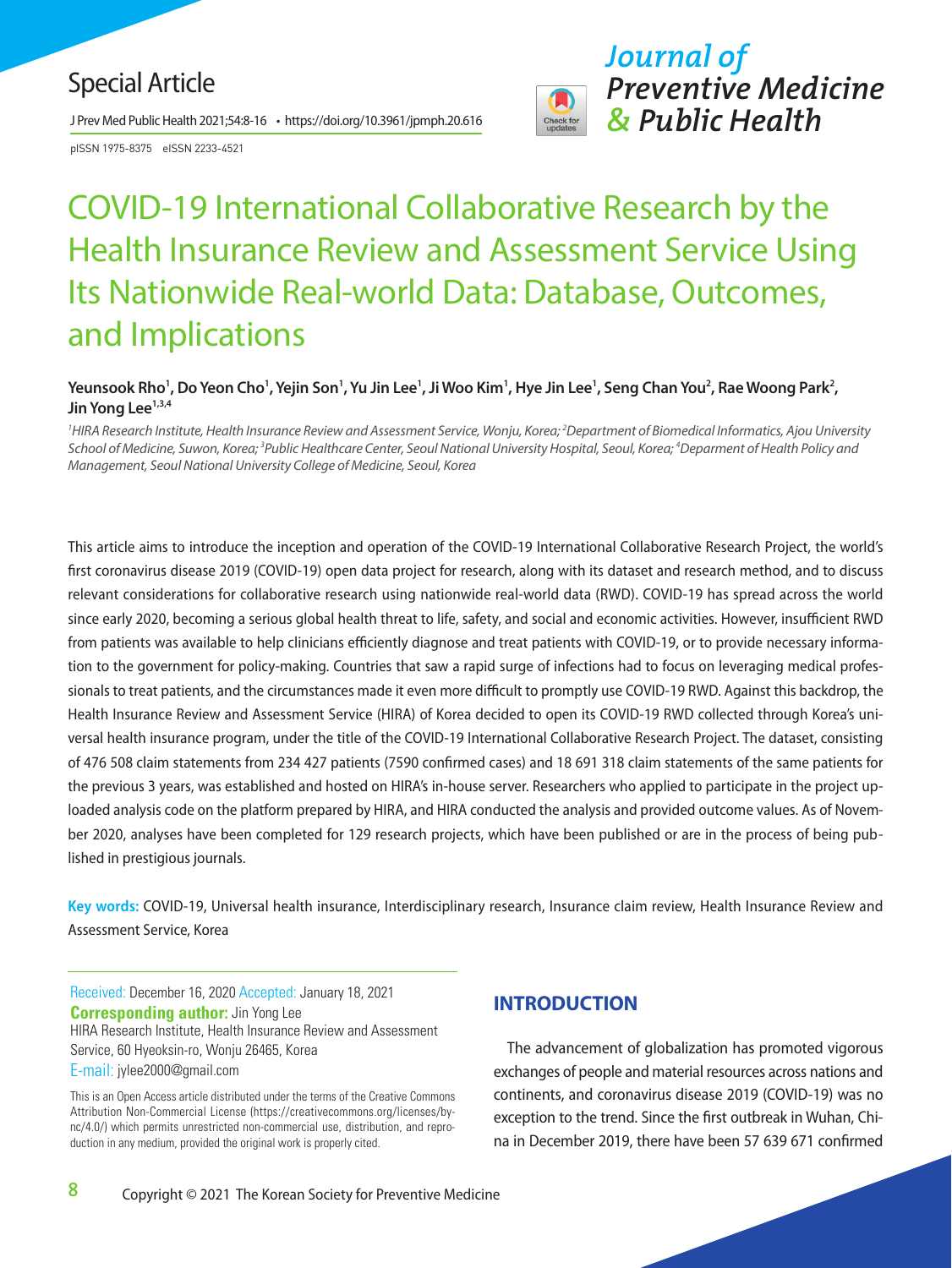# Journal of Preventive Medicine<br>*Ra* Public Health

cases of COVID-19, including 1 374 284 deaths reported to the World Health Organization as of November 22, 2020. In Korea, as of the same date, there have been 30 733 confirmed cases, including 505 deaths [1]. The spread of this global pandemic is expected to continue for a protracted period as there is no definite cure or vaccine for COVID-19 and many countries are heading towards flu season [2,3].

Providing proper care to patients with COVID-19 is resourceintensive because of the requirement for isolation, while the threat of community infection and potential upsurge of the number of patients are ever present. As such, it is essential to produce real-world data (RWD) and evidence through research in order to treat patients effectively and to improve the efficiency of resource allocation. Unfortunately, and as paradoxical as it may seem, countries severely affected by COVID-19 have to prioritize patient care above everything else, and it is often difficult to collect and process treatment data for clinical evidence production and policy-making.

Korea has successfully established and operated universal health coverage covering the entire population and laid the ground of information technology (IT) infrastructure to collect and utilize RWD. The National Health Insurance (NHI) system of Korea is a type of social insurance program, where all Koreans and all healthcare service providers must subscribe to NHI upon their birth or inception under the National Health Insurance Act. NHI covers medically necessary services, and the Health Insurance Review and Assessment Service (HIRA) is in charge of claims review for reimbursement. To receive NHI reimbursement, healthcare service providers must submit eclaims to the HIRA web portal (Figure 1). Access to care is read-

ily available for confirmed and suspected patients, as the expenses used for isolation and treatment of infectious diseases like COVID-19 are fully covered by the public sector (e.g., the insurer and local governments) under the Infectious Disease Control and Prevention Act.

Thanks to the aforementioned healthcare system and IT infrastructure in Korea, RWD on COVID-19 were swiftly collected, processed, and de-identified in the form of standardized structured data, requiring an efficient research methodology for production of clinical evidence and policies. As the international community is suffering from COVID-19 and it takes more than just one country's research and efforts to produce evidence, Korea decided to carry out the COVID-19 International Collaborative Research Project using new research methods to share the benefits of the data collected by HIRA with researchers around the world.

This article aims to introduce the database, research methodology, and deliverables of the COVID-19 International Collaborative Research Project, which has been run by HIRA since March 27, 2020, and thereby to contribute to the production of national-level clinical evidence based on RWD and to promote the development of international cooperative mechanisms in the face of a global health threat like COVID-19.

# **DATA ATTRIBUTES AND STRUCTURE**

The COVID-19 International Collaborative Research Project leveraged NHI benefit claims data consisting of time-series healthcare use records of the entire population. Claims data do not have much clinical information such as test results, but



**Figure 1.** Health Insurance Review and Assessment Service (HIRA)'s data flow: from collecting data from healthcare providers to opening data to the public.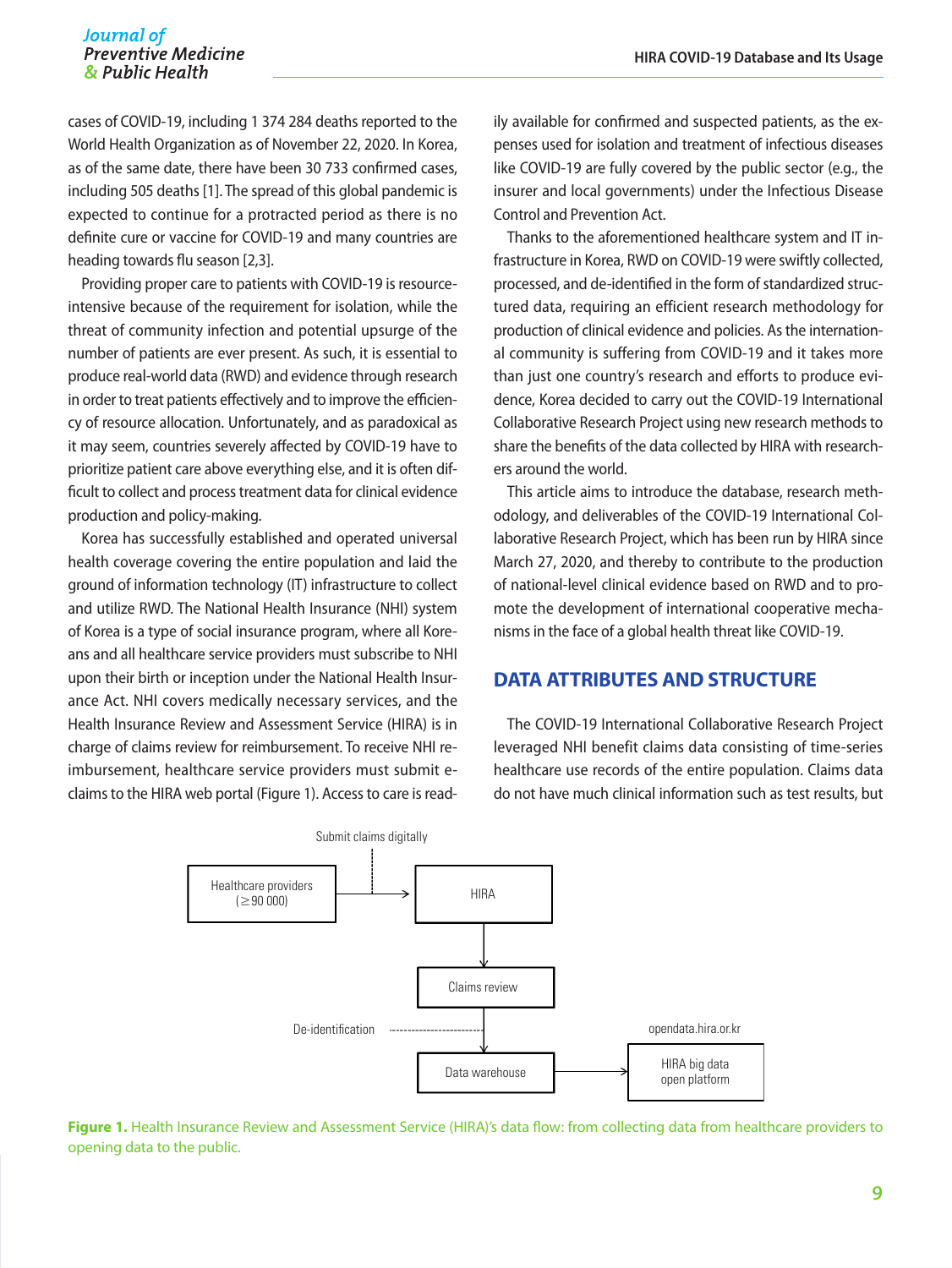Journal of **Preventive Medicine** & Public Health

offer a high value for national cohort research as they contain details of healthcare service usage of individuals based on a fee-for-service payment system. The primary purpose of claims data collection is to reimburse benefit to healthcare providers. An understanding of the NHI benefit policy and claim submission method is necessary in order to use the collected and processed data for research purposes, not to mention proficiency in statistics and statistical packages to analyze massive big data (over 1.5 billion claim statements a year).

When the claims review process is completed, the variables

of the data are saved in each table of the Data Warehouse (DW). Among the tables for different tasks, research-related tables include general summary information (the 200 table), treatments (the 300 table), diagnoses (the 400 table), and prescriptions (the 530 table) (Figure 2).

# **DATA EXTRACTION AND USED VARIABLES**

The dataset used for the research was extracted as of May 15, 2020 and consists of COVID-19 treatment data and pa-

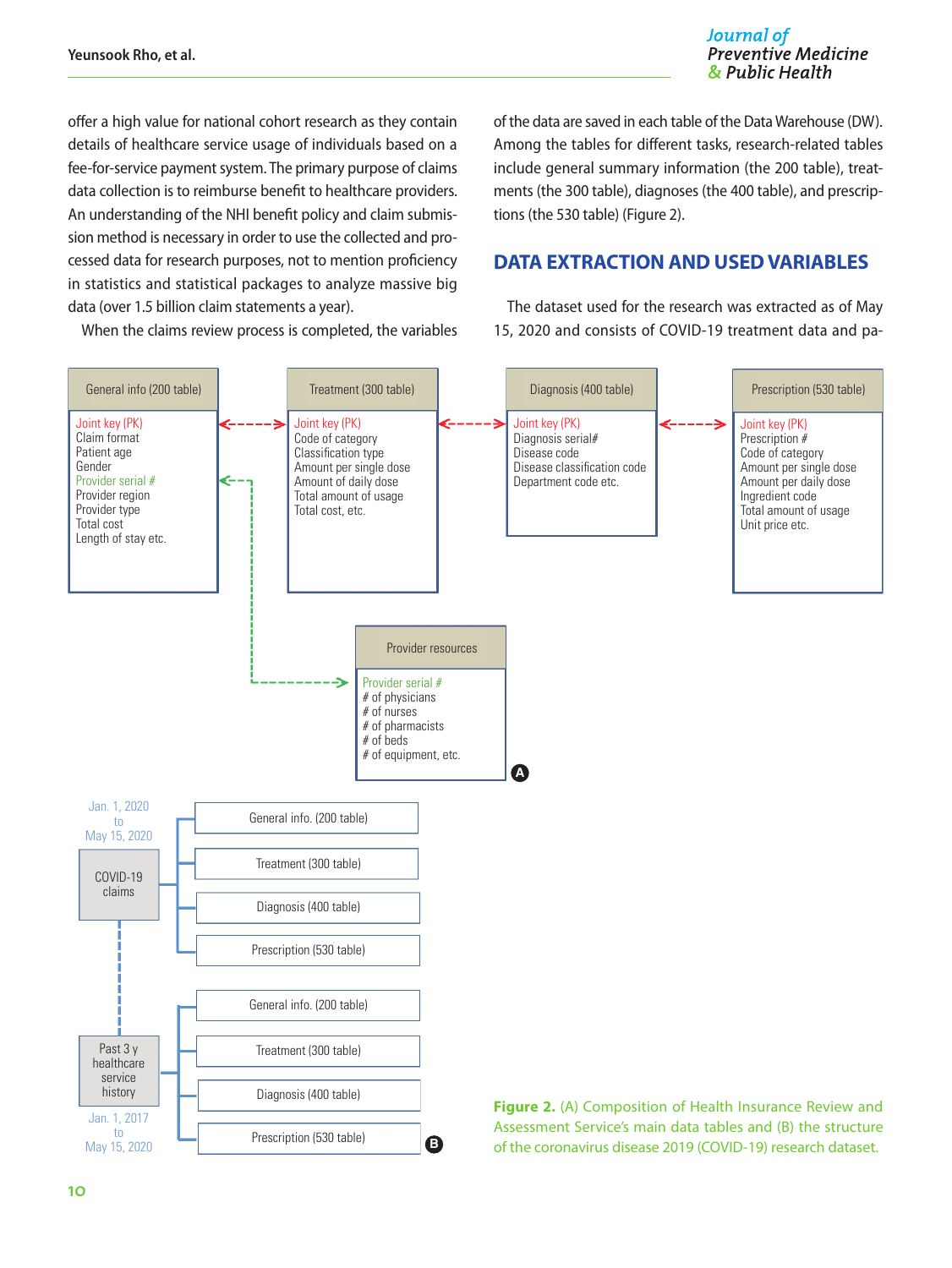# **Journal of**<br>Preventive Medicine & Public Health

tients' healthcare service use history for the past 3 years. The COVID-19 treatment data are composed of real-time reverse transcription polymerase chain reaction (RT-PCR) tests and claim statements, which have relevant diagnosis and fee codes. To examine patients' underlying conditions, their healthcare service use history was collected for the period from January 1, 2017 to May 15, 2020. The composition of HI-RA's main data tables for the research project is depicted in

#### **Table 1.** General characteristics of the COVID-19 International Collaborative Research Database

| <b>Classification</b>                 |                      | <b>Values</b>                                                                    |                                                                                                                       |  |  |
|---------------------------------------|----------------------|----------------------------------------------------------------------------------|-----------------------------------------------------------------------------------------------------------------------|--|--|
|                                       |                      | <b>Total</b>                                                                     | <b>Confirmed cases only</b>                                                                                           |  |  |
| No. of claim (case)                   |                      | 476 508                                                                          | 13510                                                                                                                 |  |  |
| No. of patient (person)               |                      | 234 427                                                                          | 7590                                                                                                                  |  |  |
| Sex                                   | Male                 | 111 947                                                                          | 3095                                                                                                                  |  |  |
|                                       | Female               | 122 480                                                                          | 4495                                                                                                                  |  |  |
| Age (y)                               | $0-9$                | 8897                                                                             | 149                                                                                                                   |  |  |
|                                       | $10 - 19$            | 7428                                                                             | 346                                                                                                                   |  |  |
|                                       | 20-29                | 40 109                                                                           | 2844                                                                                                                  |  |  |
|                                       | 30-39                | 39 552                                                                           | 1432                                                                                                                  |  |  |
|                                       | 40-49                | 33 418                                                                           | 1795                                                                                                                  |  |  |
|                                       | 50-59                | 31 809                                                                           | 2673                                                                                                                  |  |  |
|                                       | 60-69                | 27 930                                                                           | 2178                                                                                                                  |  |  |
|                                       | 70-79                | 23 1 34                                                                          | 1229                                                                                                                  |  |  |
|                                       | 80-89                | 18 4 45                                                                          | 742                                                                                                                   |  |  |
|                                       | 90-99                | 3590                                                                             | 122                                                                                                                   |  |  |
|                                       | $\geq$ 100           | 116                                                                              | <b>NA</b>                                                                                                             |  |  |
| Top 5 diagnostic                      |                      | Special screening examination for other viral disease (44.3)                     | COVID-19 virus identified (72.5)                                                                                      |  |  |
| $codes (\%)$                          |                      | Observation for other suspected diseases and conditions (6.0)                    | Special screening examination for other viral disease<br>(14.5)                                                       |  |  |
|                                       |                      | Fever, unspecified (4.0)                                                         | Contact with and exposure to other communicable<br>diseases (1.7)                                                     |  |  |
|                                       |                      | Contact with and exposure to other communicable diseases<br>(4.0)                | Isolation (1.5)                                                                                                       |  |  |
|                                       |                      | COVID-19 virus identified (3.7)                                                  | Coronavirus infection, unspecified site (1.2)                                                                         |  |  |
| Top 5 healthcare<br>services used (%) | Treatment            | RT-PCR (2.7)                                                                     | Inpatient medication preparation (1.8)                                                                                |  |  |
|                                       |                      | Safe hospital fee for infection prevention and control<br>(management fee) (1.6) | RT-PCR (1.6)                                                                                                          |  |  |
|                                       |                      | Outpatient care - new patient (1.3)                                              | General diet_dietitians (1.6)                                                                                         |  |  |
|                                       |                      | Chest [X-ray] (1.2)                                                              | General diet_cook (1.5)                                                                                               |  |  |
|                                       |                      | Full Picture Archiving and Communications System (1.0)                           | Chest [X-ray] (1.5)                                                                                                   |  |  |
|                                       | Medical<br>materials | Electrode & EKG (12.4)                                                           | Blood & solution for injection (20.9)                                                                                 |  |  |
|                                       |                      | Blood and solution for injection (10.4)                                          | Electrode & EKG (20.3)                                                                                                |  |  |
|                                       |                      | Fixed price items (9.2)                                                          | Continuous drainage (8.5)                                                                                             |  |  |
|                                       |                      | Continuous drainage (8.8)                                                        | Genitourinary items (7.9)                                                                                             |  |  |
|                                       |                      | Genitourinary items (7.3)                                                        | Endotracheal intubation (7.8)                                                                                         |  |  |
|                                       | Drugs                | Sodium chloride (0.9) 0.9 g (9 mg/mL) (2.8)                                      | Acetaminophen (encapsulated) (6.1)                                                                                    |  |  |
|                                       |                      | Acetaminophen (encapsulated) (2.5)                                               | Lopinavir & ritonavir (4.2)                                                                                           |  |  |
|                                       |                      | Sodium chloride (0.9) 9 g (9 mg/mL) (2.2)                                        | Acetylcysteine (3.2)                                                                                                  |  |  |
|                                       |                      | Oxygen gas (1.9)                                                                 | Ammonium chloride & chlorpheniramine maleate &<br>dihydrocodeine tartrate & DL-methylephedrine<br>hydrochloride (3.0) |  |  |
|                                       |                      | Sodium chloride (0.9) 4.5 g (9 mg/mL) (1.7)                                      | Hydrochloride sulfate (2.9)                                                                                           |  |  |

COVID-19, coronavirus disease 2019; NA, not applicable; RT-PCR, real time reverse transcription polymerase chain reaction; EKG, electrocardiogram.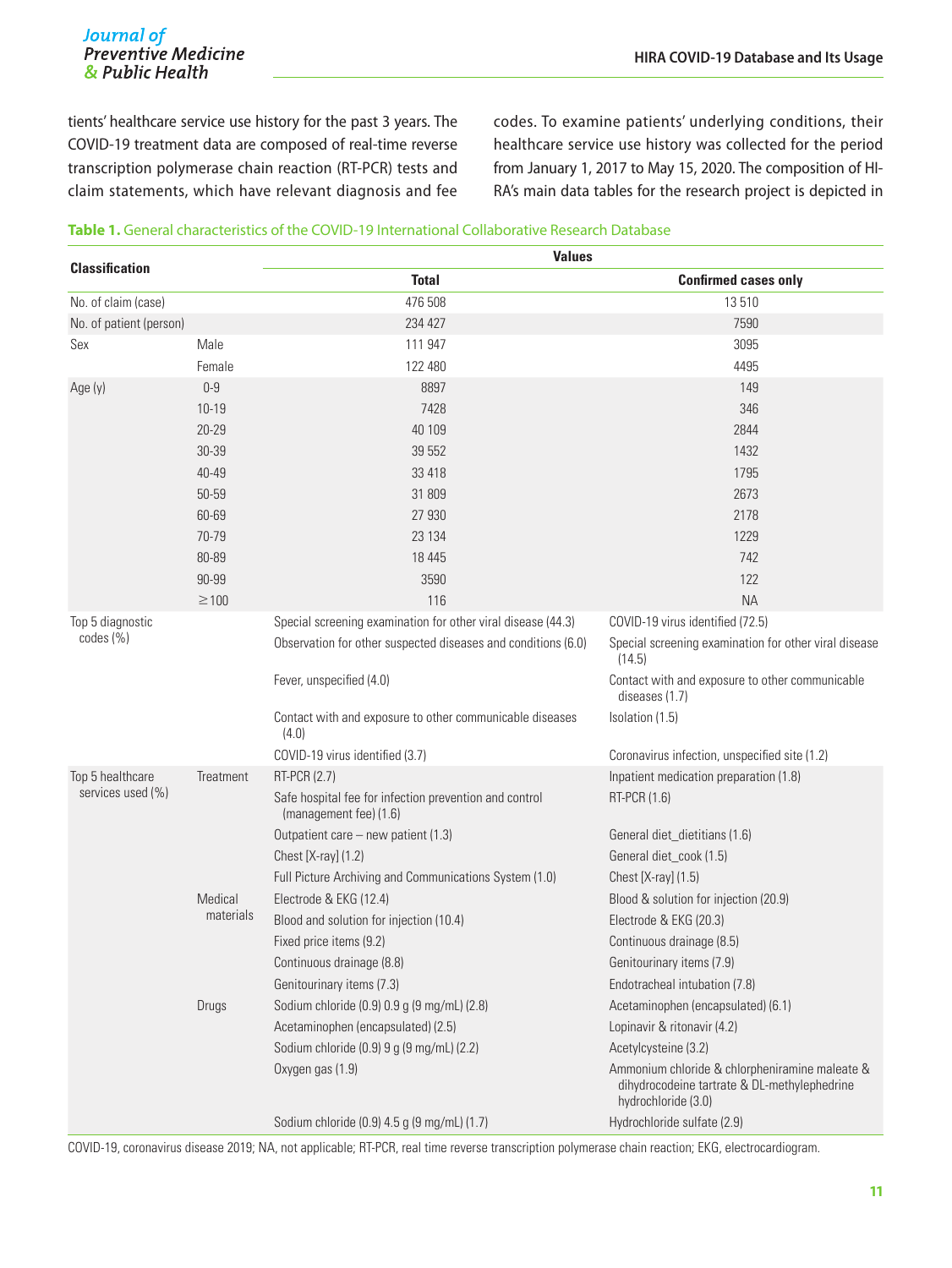#### Journal of **Preventive Medicine** & Public Health

Figure 2, with 8 tables consisting of 4 COVID-19 related medical service use tables and 4 tables presenting the 3-year history of healthcare service use of suspected and confirmed patients.

In the final dataset, there were 476 508 benefit claims for 234 427 patients, of whom 7590 were confirmed cases of CO-VID-19 (Table 1). In Korea, there were more female patients than male patients (3095 vs. 4495), and the 20-29 age group had the most patients (2844 persons, 37.5%). Furthermore, the diagnosis and medical service items (treatment, medical materials, and drugs) showed discrepancies between all patients and confirmed patients (Table 1). It should be noted that, under the fee-for-service payment system, a single claim statement can contain multiple diagnoses and medical services, and the figures of Table 1 refer only to simple numeric records and are not statistically meaningful values. As such, it is essential to have a prior knowledge of the NHI benefit system and claim method to properly utilize claims data for research purposes.

Table 2 shows the variables used for analysis. The 200 table contains summarized information variables of patients' medical service use, such as patient information, provider informa-

tion, primary/secondary diagnosis, number of treatment days, inpatient/outpatient status, the patient's route to the provider, and payment amount. The 300 table contains detailed treatment information (procedure codes, drug codes, etc.) and costs. The 400 table has diagnostic information for primary and secondary diagnoses. The 530 table contains information on outpatient prescriptions. A joint key was given to integrate the tables under a single system to enable an efficient search across tables.

# **DATA SHARING METHOD**

Two types of datasets were offered to researchers across the globe. The first type was formed based on Electronic Data Interchange (EDI) codes for treatments, drugs, and medical materials and Korean Standard Classification of Diseases (KCD) codes for diagnosis, which can be analyzed with SAS and R packages. The other type is the Common Data Model (CDM), converted from EDI and KCD code to map with international standards, which can be analyzed with ATLAS based on an R package. The CDM is used to standardize data terminology and structures between institutions and share analy-

| <b>Classification</b>       |                                                     | <b>Contents</b>                                                                                                                                                                                                                                                                                                                                                                                                                                                                                                                                                                                                                                                                                                                                                                                                                                                                                                                                                                                                                                              |
|-----------------------------|-----------------------------------------------------|--------------------------------------------------------------------------------------------------------------------------------------------------------------------------------------------------------------------------------------------------------------------------------------------------------------------------------------------------------------------------------------------------------------------------------------------------------------------------------------------------------------------------------------------------------------------------------------------------------------------------------------------------------------------------------------------------------------------------------------------------------------------------------------------------------------------------------------------------------------------------------------------------------------------------------------------------------------------------------------------------------------------------------------------------------------|
| Data extraction<br>criteria | COVID-19-related<br>diseases <sup>1</sup>           | B343, B927, Z208, Z290, U18, U181, Z038, Z115, U071, U072                                                                                                                                                                                                                                                                                                                                                                                                                                                                                                                                                                                                                                                                                                                                                                                                                                                                                                                                                                                                    |
|                             | COVID-19-related<br>treatment received <sup>2</sup> | RT-PCR, other COVID-19 related fee codes                                                                                                                                                                                                                                                                                                                                                                                                                                                                                                                                                                                                                                                                                                                                                                                                                                                                                                                                                                                                                     |
| Variables<br>included       | 200 Table (summary<br>information)                  | claim alternative key/patient alternative key/insurance type/gender/patient b-day/ patient age_1/patient age_2/<br>provide ID serial no./provider type/region code/healthcare service type/primary diagnosis code/ secondary<br>diagnosis code/medical department/service start date/service end date/first diagnosis date/no. of treatment<br>days/no. of treatment & drug administration days/no. of days outpatient prescription/total drug expenditure of<br>prescription/total no. of outpatient prescription cases/total treatment amount after review/co-payment amount/<br>insure payment amount/100% co-payment amount/diagnosis with surgery/code of disease or injury related to<br>official duties/code of disaster-related/specific code of injury by exogenous factors/patient status of discharge/<br>patient's route to the provider/type of medical aid/claim method type/claim type/month and year of review/<br>medical department code indicated by provider/code of COVID-19 confirmed case/code of death by COVID-19<br>(39 variables) |
|                             | 300 Table (treatment<br>information)                | claim alternative key/patient alternative key/code of category/code of classification type/code of classification/<br>amount per single dose/amount per daily dose/total usage of day/total days of medication/number of total<br>usage/unit price/medical fee/total amount after application of additional charge/code of generic drug name/<br>exception classification code/additional charge code (16 variables)                                                                                                                                                                                                                                                                                                                                                                                                                                                                                                                                                                                                                                         |
|                             | 400 Table (diagnosis<br>information)                | claim alternative key/patient alternative key/serial no. of disease/code of disease/disease classification code/<br>medical department/code of internal medicine subspecialty department (7 variables)                                                                                                                                                                                                                                                                                                                                                                                                                                                                                                                                                                                                                                                                                                                                                                                                                                                       |
|                             | 530 Table (prescription<br>information)             | claim alternative key/patient alternative key/prescription issuance no./code of classification type/code of<br>classification/single dose/number of administration per day/total days of medication/number of total usage/unit<br>price/amount of prescribed drug/code of generic drug name (12 variables)                                                                                                                                                                                                                                                                                                                                                                                                                                                                                                                                                                                                                                                                                                                                                   |

#### **Table 2.** Data extraction criteria and variables included

COVID-19, coronavirus disease 2019; RT-PCR, real time reverse transcription polymerase chain reaction.

1 Korean Standard Classification of Disease codes.

<sup>2</sup> Electronic Data Interchange codes.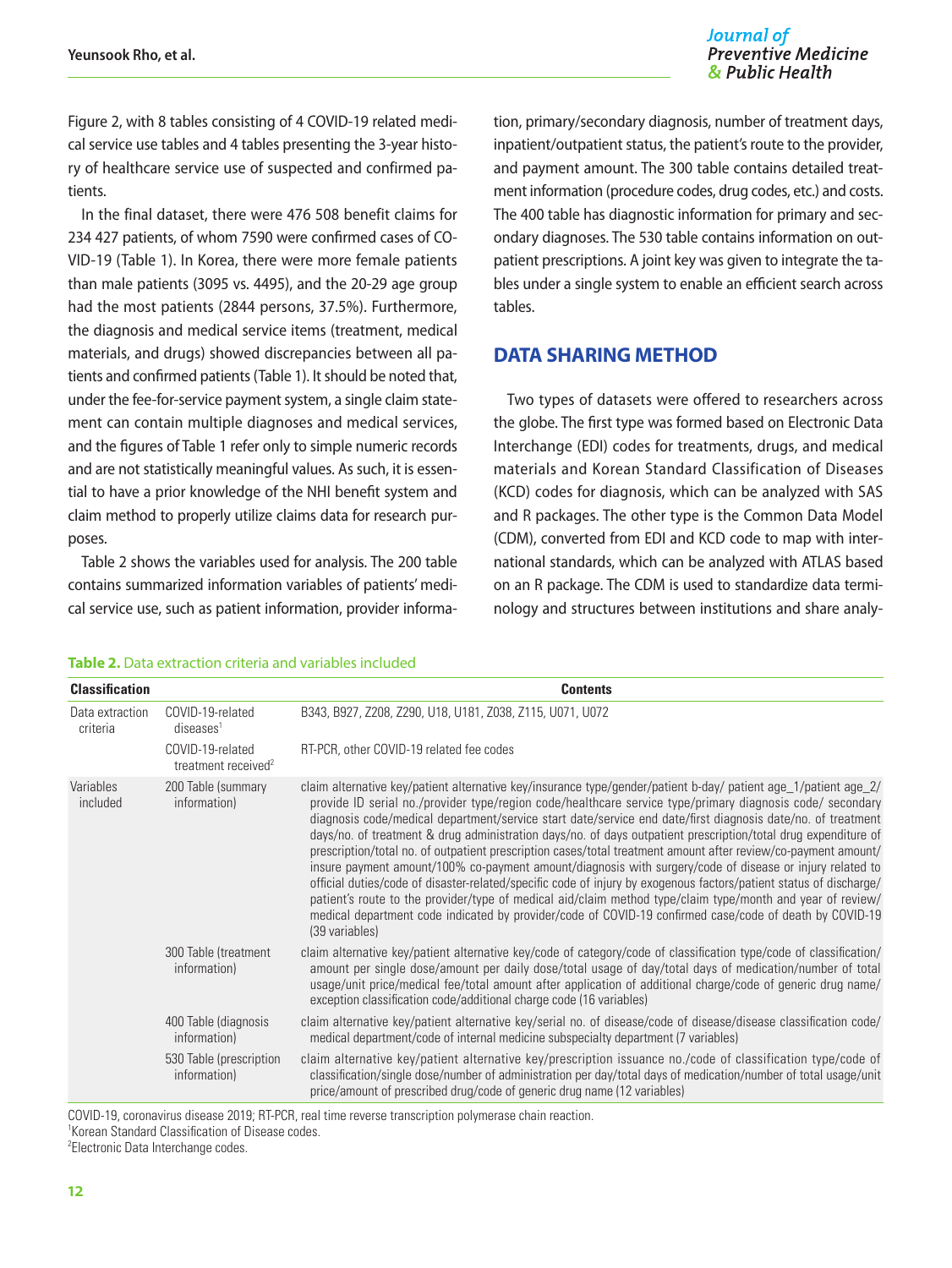#### Journal of **Preventive Medicine** & Public Health

sis codes without data disclosure to generate result values (evidence). This research project used the OMOP (Observational Medical Outcomes Project) CDM. Researchers could choose the dataset type when they apply for the project, and produce analysis code using the disclosed data schema and sample dataset.

# **RESEARCH METHOD**

The COVID-19 International Collaborative Research Project was designed as an online-based platform [\(https://covid19da](https://covid19data.hira.or.kr)[ta.hira.or.kr\)](https://covid19data.hira.or.kr). There were no specific qualifications required to apply for the project. As Figure 3 illustrates, applicants only needed to submit their name, company/organization, and an email address of the company/organization, along with an online data use agreement. The required documents included a 1-page research plan and institutional review board document and written consent for data use. Applying researchers were instructed to produce and submit analysis code using the data schema and sample dataset on the online platform. Upon reception of the code, HIRA researchers ran the analysis code on the dataset established on the inhouse server, and returned the result values to the researcher. Because medical treatment data for infectious diseases are highly sensitive health information, only the analysis code and statistical result values were exchanged. This approach leveraged a distributed research method based on CDM to exchange only the produced evidence, not the actual data. This is considered an innovative attempt for collaborative research to open a dataset to more researchers without disclosing sensitive personal information.

#### **PARTICIPATION STATUS AND DELIVERABLES**

#### **Participation status**

As of late July 2020, after the research project stopped receiving new applications, there were 1587 researchers from 58 countries who joined the online platform. Sixty-six percent of researchers were from Korea and the United States, followed by the United Kingdom, Italy, Israel, and Canada (Table 3). Among the total members, 412 applications from 32 countries were submitted, with the majority coming from Korea and the Unite States. Around 10 applications came from the United Kingdom, Canada, Israel, and Italy, respectively.

Among the applications, 129 studies submitted analysis

#### **Table 3.** Participation status of the coronavirus disease 2019 (COVID-19) International Collaborative Research Project

| <b>Classification</b>      | <b>Contents</b>                                                                                                         |
|----------------------------|-------------------------------------------------------------------------------------------------------------------------|
| Participants (person)      | Total: 1587 from 58 countries<br>Korea: 527 (33.2)<br>USA: 525 (32.2)<br>UK: 82 (5.2)<br>Italy: $63(4.0)$               |
| Projects applied (case)    | Total: 412 from 32 countries<br>Korea: 181 (44.0)<br>USA: 125 (30.3)<br>UK: 19 (4.6)                                    |
| Dataset type chosen (case) | Total: 129 (analysis code provided)<br>SAS Package: 56 (43.4)<br>R Studio: 41 (31.8)<br>Atlas (OMOP CDM): 32 (24.8)     |
| Research topics (case)     | Total: 85 (submitted to academic journals)<br>Disease characteristics: 44 (51.8)<br>Drugs: 34 (40.0)<br>Others: 7 (8.2) |

Values are presented as number (%)

OMOP, Observational Medical Outcomes Project; CDM, Common Data Model.



**Figure 3.** Participation process of the coronavirus disease 2019 (COVID-19) International Collaborative Research Project. IRB, institutional review board; HIRA, Health Insurance Review and Assessment Service.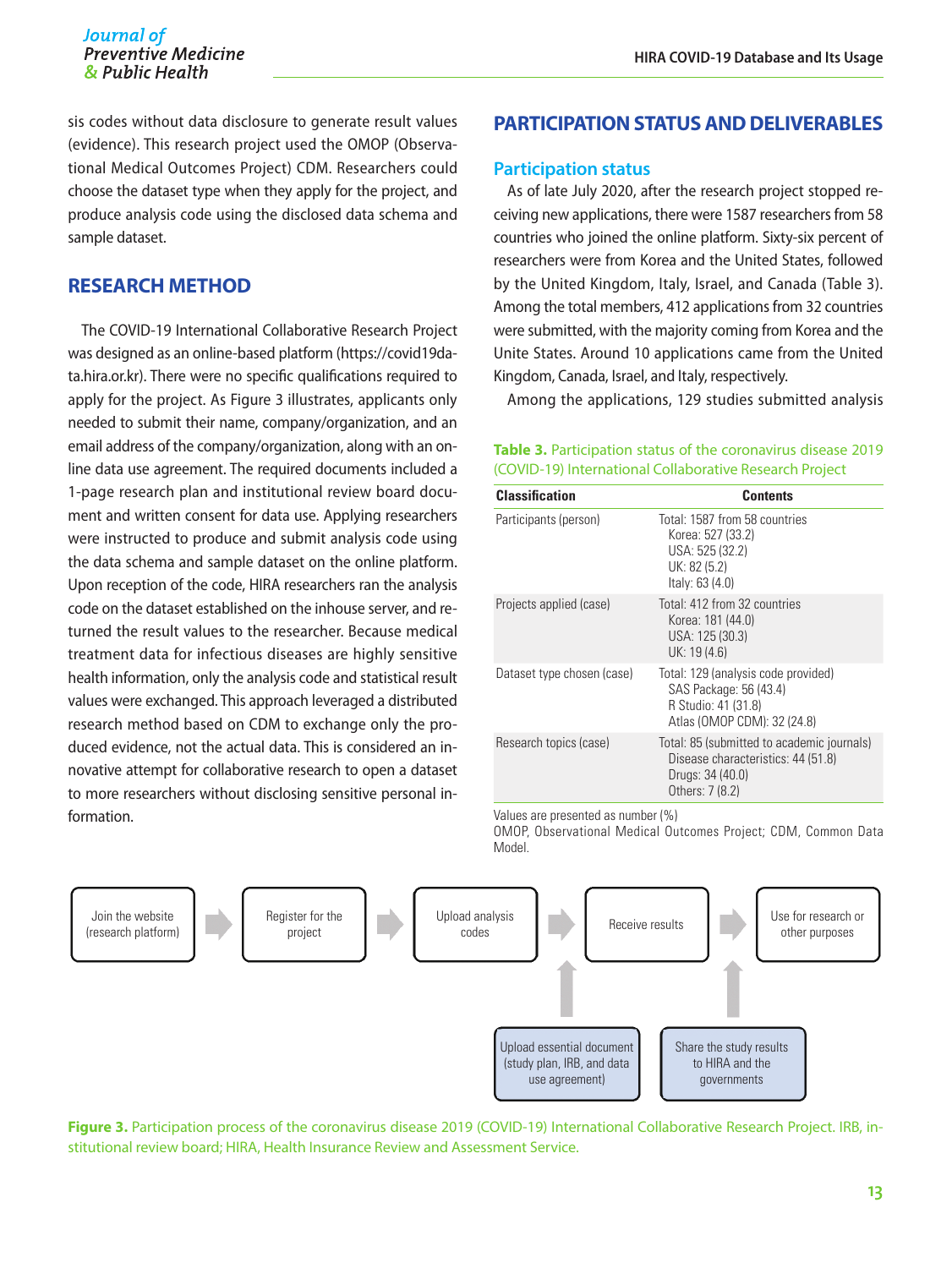code. Table 3 classified the applications by analysis tool, and showed that 56 projects (43%) requested to use SAS, 41 projects (32%) to use R Studio, and 32 projects (25%) to use Atlas using CDM. Among the 85 projects that are published or are in the process of publishing, 69 projects opted for SAS, followed by R Studio (11) and Atlas (5).

The majority of applicants chose to use SAS because it is the most commonly used statistical package to analyze large-scale HIRA data in Korea. Projects that applied to use R Studio showed a lower rate of result production. It seems that the closed analysis environment of HIRA, a public organization, was the reason behind the lower rate, despite the popularity of open-source R Studio among researchers. In Korea, public organizations that hold big data must disclose the data to the public under the law, but sensitive information like NHI claims data should remain in a closed environment and are not available for Internet connections or remote use under the guideline of the National Intelligence Service. As such, open source-based statistical analysis packages like R Studio and Python can be used in a much restricted manner as they require near real-time package updates in an Internet-supported environment.

#### **Deliverables From the Research Project**

The immediate deliverable of the COVID-19 International Collaborative Research Project is to produce scientific papers to be published in prestigious journals, so that clinical experts and governments can leverage the evidence in patient treatment and disease control policy preparation. Among the 129 projects that uploaded analysis code, 85 papers have been either published or are expected to be published, as of late November 2020. Regarding the research topic of the 85 projects, 44 projects (52%) investigated the characteristics of COVID-19, and 34 projects (40%) studied relationships between COV-ID-19 and medications taken for underlying conditions. Other topics included AI (artificial intelligence) analyses of COVID-19, and relationships between COVID-19 and aspects of the healthcare system (8 projects, 8%) (Table 3). A more comprehensive and final evaluation of the deliverables is expected to be available in the first half of 2021, because some research projects are still underway and some studies are dealing with complex topics within the framework of a single project.

As of late November, 2020, 21 papers have been published in academic journals (23, when including MedRxiv). Most of these are original articles, showing that nationwide RWD can be utilized in a meaningful way when the world is faced with a

healthcare crisis. In particular, it is noteworthy to point out that most papers have been published in SCI (Science Citation Index) journals with a high H-index [4-9].

# **IMPLICATIONS AND FURTHER CONSIDERATIONS OF THIS PROJECT**

In response to the global pandemic of the new coronavirus, the COVID-19 International Collaborative Research Project attempted to use a new method of research. The method achieved and produced some meaningful results, including the publication of academic research papers. Nonetheless, some considerations should be factored in to further develop and utilize the method for the production of national-level evidence.

First of all, HIRA's data are a collection of time-series medical service use data covering all individuals in Korea, but the data were not collected for research purposes and it is difficult to preprocess and understand the data for utilization. Over 1500 researchers joined the platform and some 400 projects applied, but only 129 projects uploaded analysis code and completed the analysis, showing that the accessibility was limited due to the level of difficulty of the data. As such, data standardization is a key issue to be tackled to facilitate easier and smoother international collaborative research. HIRA began mapping its EDI claim codes to international standards. There is an increasing number of papers published in renowned academic journals that use this research method, proving the quality of such data [10-12].

Secondly, this research project was possible because it adopted a method to share only the data schema and sample data for the production of analysis code and evidence, without disclosing the highly-sensitive infectious disease related raw data stored in HIRA. The merit of this method is in data protection and security, but researchers experienced difficulties as they did not have firsthand access to the data to explore and produce more concrete analysis code. Therefore, research projects that would like to use a similar approach in the future need to consider providing basic statistics of the cohort data and a larger de-identified sample dataset to researchers.

Lastly, an effective analysis environment needs to be built, where open source-based R Studio and Python are supported for big data analysis. HIRA's benefit claims data are representative RWD. To utilize the data through various big data analyses, research methods that strike an appropriate balance between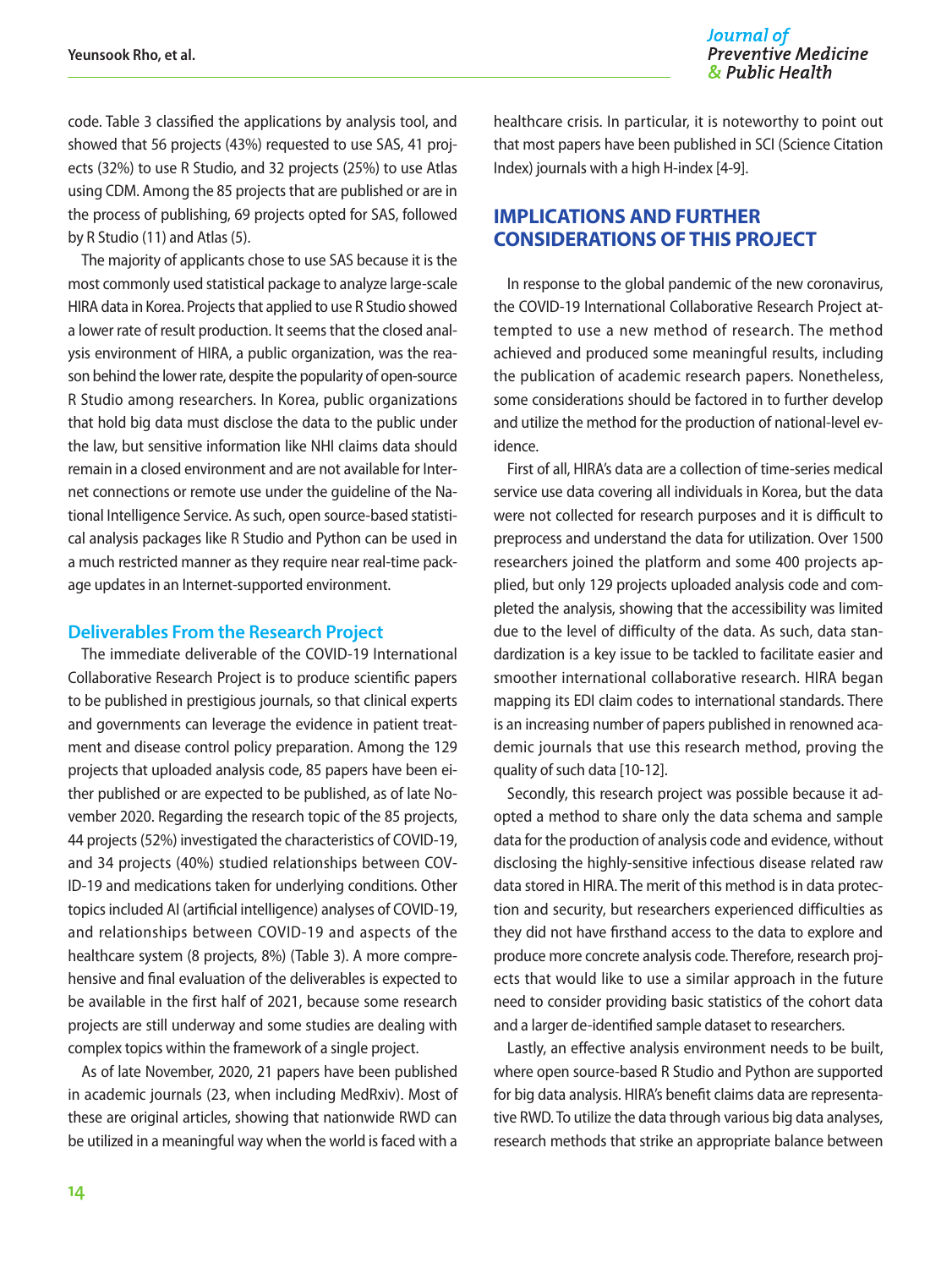security and utilization should be explored and examined, such as building a cloud analysis environment.

### **CONCLUSION**

With its new approach, the short-range goal of the COVID-19 International Collaborative Research Project was to publish as many papers as possible in celebrated academic journals. However, the long-range aim of this project was to establish a shared mechanism for the international community where national-scale evidence based on a cohort study is effectively applied to patient treatment and policy-making. It is valuable and important to create research platforms and provide data, but it is no less important to build a distributed research network and promote the environment to share evidence and policy implications.

#### **Ethis Statement**

This study was approved by Institutional Review Board of the Korean National Institute for Bioethics Policy (IRB No. P01- 202003-23-016).

# **CONFLICT OF INTEREST**

The authors have no conflicts of interest associated with the material presented in this paper.

# **FUNDING**

None.

# **ACKNOWLEDGEMENTS**

None.

# **AUTHOR CONTRIBUTIONS**

Conceptualization: YR, SCY, RWP, JYL. Data curation: DYC, YJL, JWK, HJL. Funding acquisition: None. Methodology: YR, SCY, RWP, YS. Writing – original draft: YR, DYC, YS, YJL, JWK, HJL. Writing – review & editing: JYL, SCY, RWP.

# **ORCID**

Yeunsook Rho *https://orcid.org/0000-0001-5339-1082* Do Yeon Cho *https://orcid.org/0000-0002-3951-2455*

Yejin Son *https://orcid.org/0000-0002-4363-0278* Yu Jin Lee *https://orcid.org/0000-0002-1158-1686* Ji Woo Kim *https://orcid.org/0000-0002-4070-3021* Hye Jin Lee *https://orcid.org/0000-0002-0782-3179* Seng Chan You *https://orcid.org/0000-0002-5052-6399* Rae Woong Park *https://orcid.org/0000-0003-4989-3287* Jin Yong Lee *https://orcid.org/0000-0002-7752-2697*

## **REFERENCES**

- 1. World Health Organization. WHO coronavirus disease (COV-ID-19) dashboard [cited 2020 Nov 22]. Available from: [https://](https://covid19.who.int/?gclid=Cj0KCQiA 8dHBRD_ARIsAC24umaQyZn1r XWY 2l l21RgY8AHU Aea-uHdkcS5LJncKcOYX Fy0KWfWP1YUaAh6EEALw_wcB) covid19.who.int/?gclid=[Cj0KCQiA 8dHBRD\\_ARIsAC24uma-](https://covid19.who.int/?gclid=Cj0KCQiA 8dHBRD_ARIsAC24umaQyZn1r XWY 2l l21RgY8AHU Aea-uHdkcS5LJncKcOYX Fy0KWfWP1YUaAh6EEALw_wcB)[QyZn1r XWY 2l l21RgY8AHU Aea-uHdkcS5LJncKcOYX Fy0KW](https://covid19.who.int/?gclid=Cj0KCQiA 8dHBRD_ARIsAC24umaQyZn1r XWY 2l l21RgY8AHU Aea-uHdkcS5LJncKcOYX Fy0KWfWP1YUaAh6EEALw_wcB)[fWP1YUaAh6EEALw\\_wcB](https://covid19.who.int/?gclid=Cj0KCQiA 8dHBRD_ARIsAC24umaQyZn1r XWY 2l l21RgY8AHU Aea-uHdkcS5LJncKcOYX Fy0KWfWP1YUaAh6EEALw_wcB).
- 2. Engelbrecht FA, Scholes RJ. Test for Covid-19 seasonality and the risk of second waves. One Health 2021;12:100202.
- 3. Li Y, Wang X, Nair H. Global seasonality of human seasonal coronaviruses: a clue for postpandemic circulating season of severe acute respiratory syndrome coronavirus 2? J Infect Dis 2020;222(7):1090-1097.
- 4. Burn E, You SC, Sena AG, Kostka K, Abedtash H, Abrahão MT, et al. Deep phenotyping of 34,128 adult patients hospitalised with COVID-19 in an international network study. Nat Commun 2020 6;11(1):5009.
- 5. Cho SI, Kim YE, Jo SJ. Association of COVID-19 with skin diseases and relevant biologics: a cross-sectional study using nationwide claim data in South Korea. Br J Dermatol 2020. doi: [https://](https://doi.org/10.1111/bjd.19507) [doi.org/10.1111/bjd.19507](https://doi.org/10.1111/bjd.19507).
- 6. Jung SY, Choi JC, You SH, Kim WY. Association of renin-angiotensin-aldosterone system inhibitors with coronavirus disease 2019 (COVID-19)- related outcomes in Korea: a nationwide population-based cohort study. Clin Infect Dis 2020;71(16): 2121-2128.
- 7. Lee SW, Ha EK, Yeniova AÖ, Moon SY, Kim SY, Koh HY, et al. Severe clinical outcomes of COVID-19 associated with proton pump inhibitors: a nationwide cohort study with propensity score matching. Gut 2021;70(1):76-84.
- 8. Lee SW, Yang JM, Moon SY, Yoo IK, Ha EK, Kim SY, et al. Association between mental illness and COVID-19 susceptibility and clinical outcomes in South Korea: a nationwide cohort study. Lancet Psychiatry 2020;7(12):1025-1031.
- 9. Jeong HE, Lee H, Shin HJ, Choe YJ, Filion KB, Shin JY. Association between nonsteroidal antiinflammatory drug use and adverse clinical outcomes among adults hospitalized with coronavirus